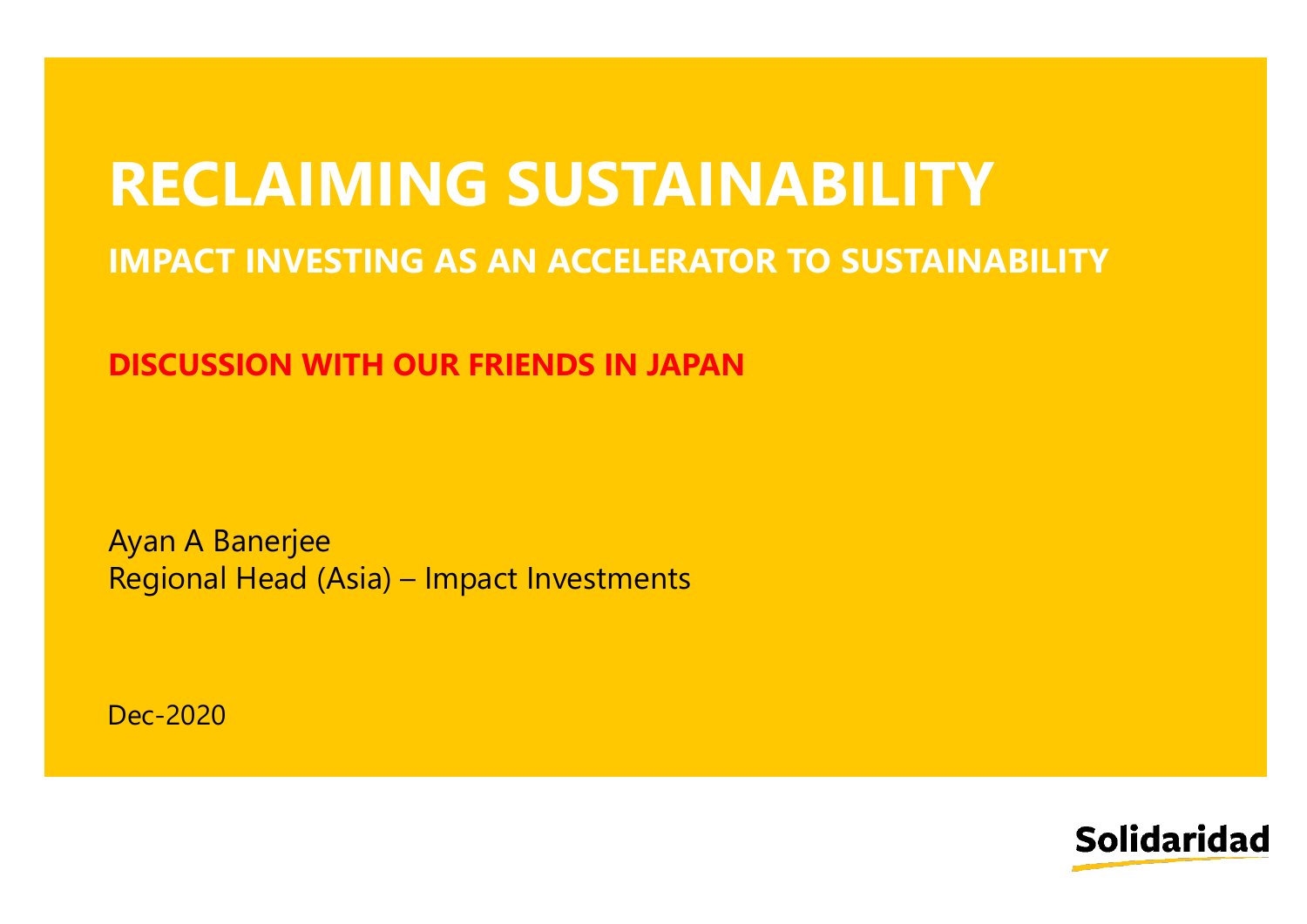

## **IMPACT INVESTING - INTRODUCTION EAST AND WEST – WHERE THE TWAIN MEET**

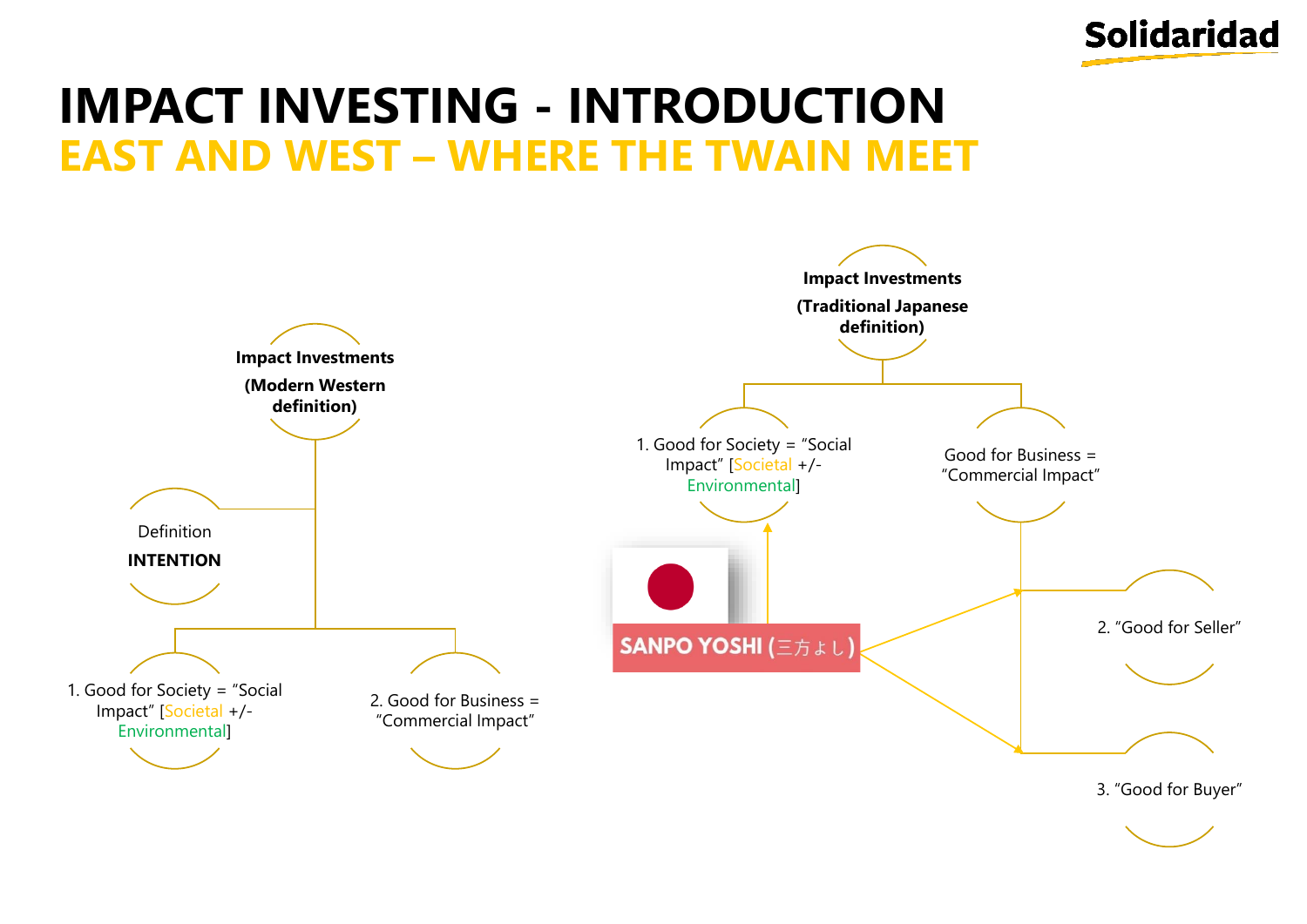

### **THE SPECTRUM OF IMPACT INVESTMENTS AND THE SOLIDARIDAD SUNRISE**



Social Impact | Intention | Patience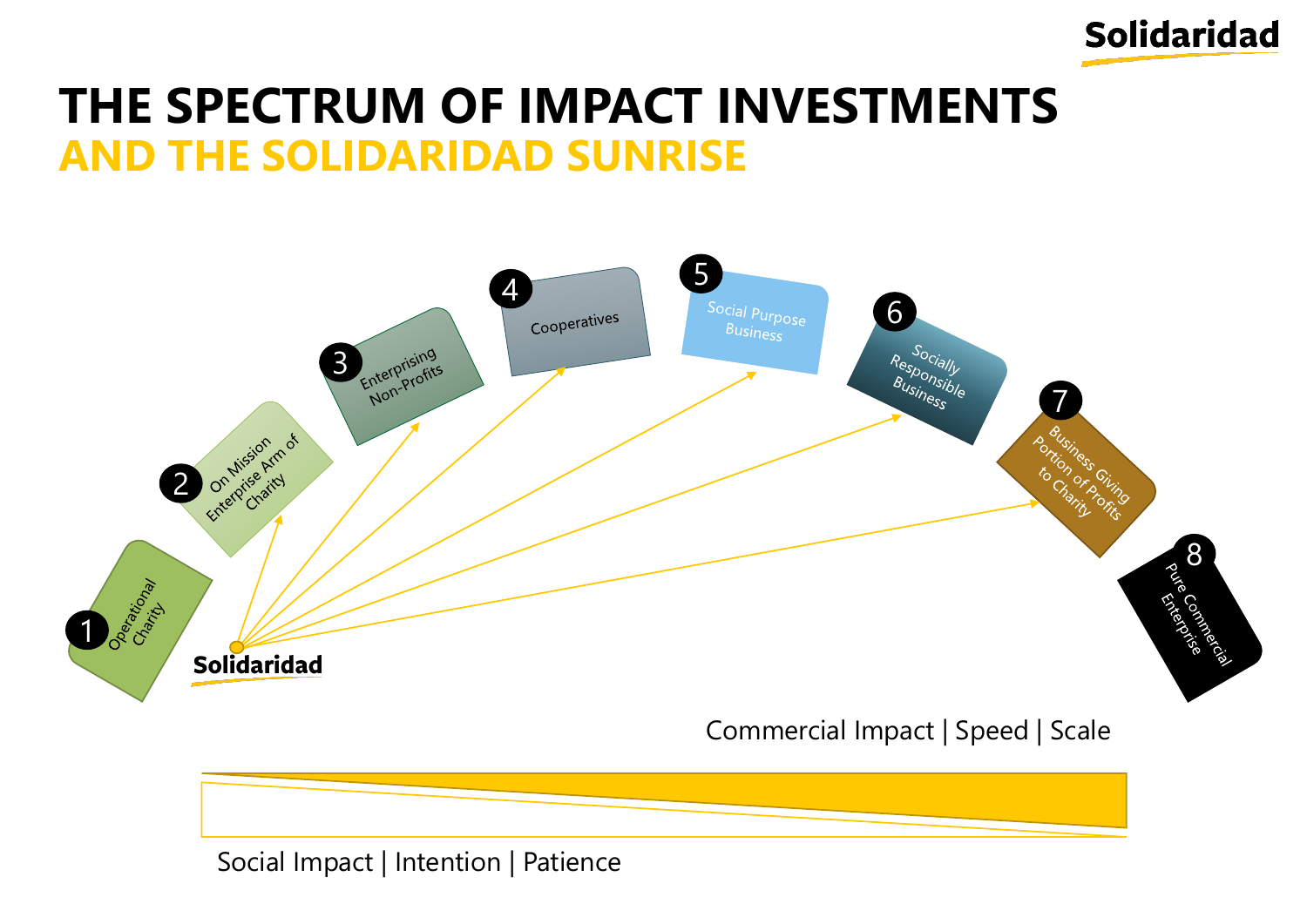

#### **BLENDED FINANCE: COMBINING CAPITAL DRIVERS | LEVERS | FINANCIAL ENGINEERING**

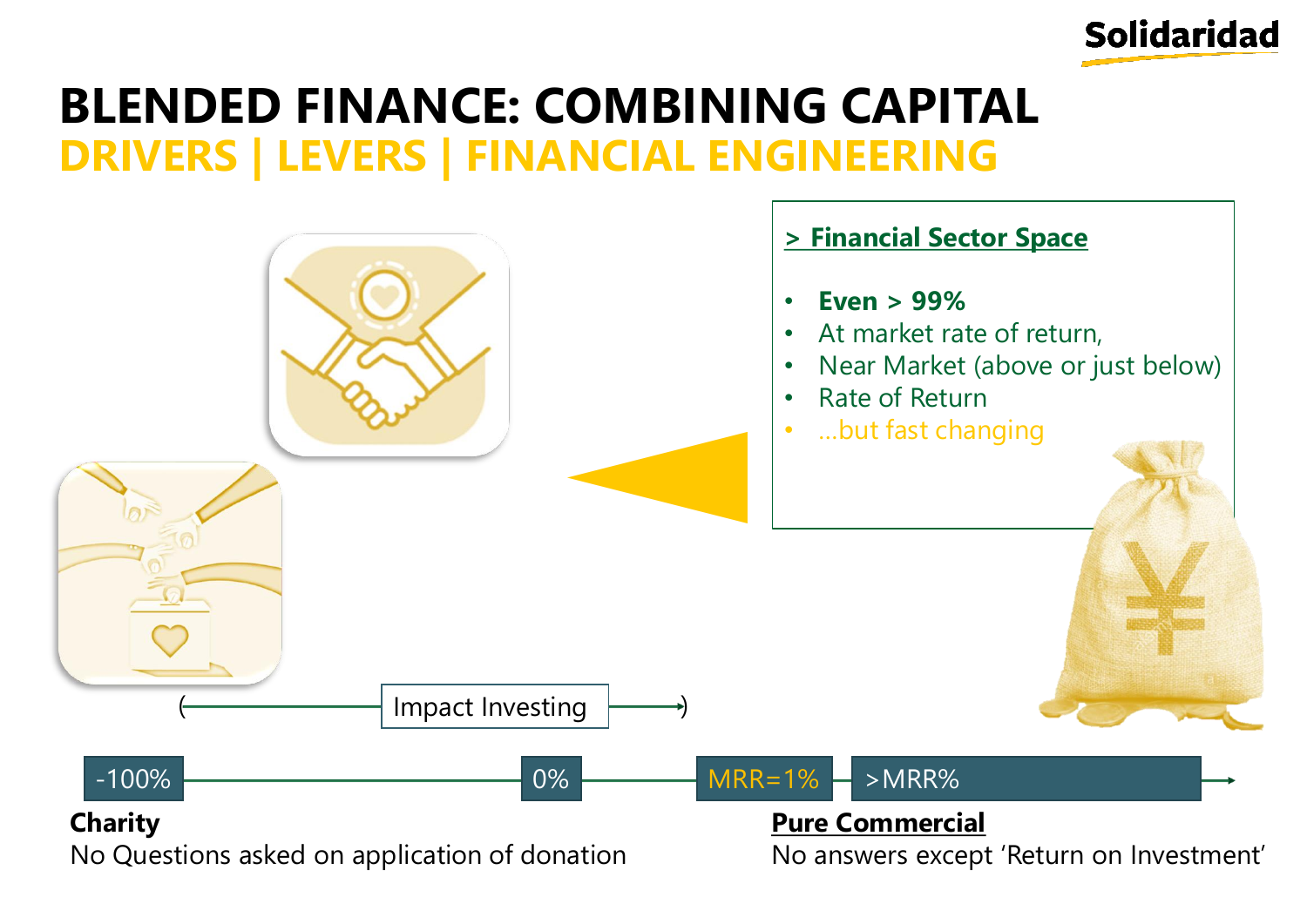

## **BLENDED FINANCE: WAYS TO COMBINE CAPITAL BALANCING FINANCIAL RETURN | SOCIAL IMPACT**

#### -100% **MRR** 0% Subject to constraints of: 1. Time 2. Money Financial Return **Financial Return** Social Impact Subject to constraints of: 1. Intent 2. Time 3. Money +ve -ve Scale variance!?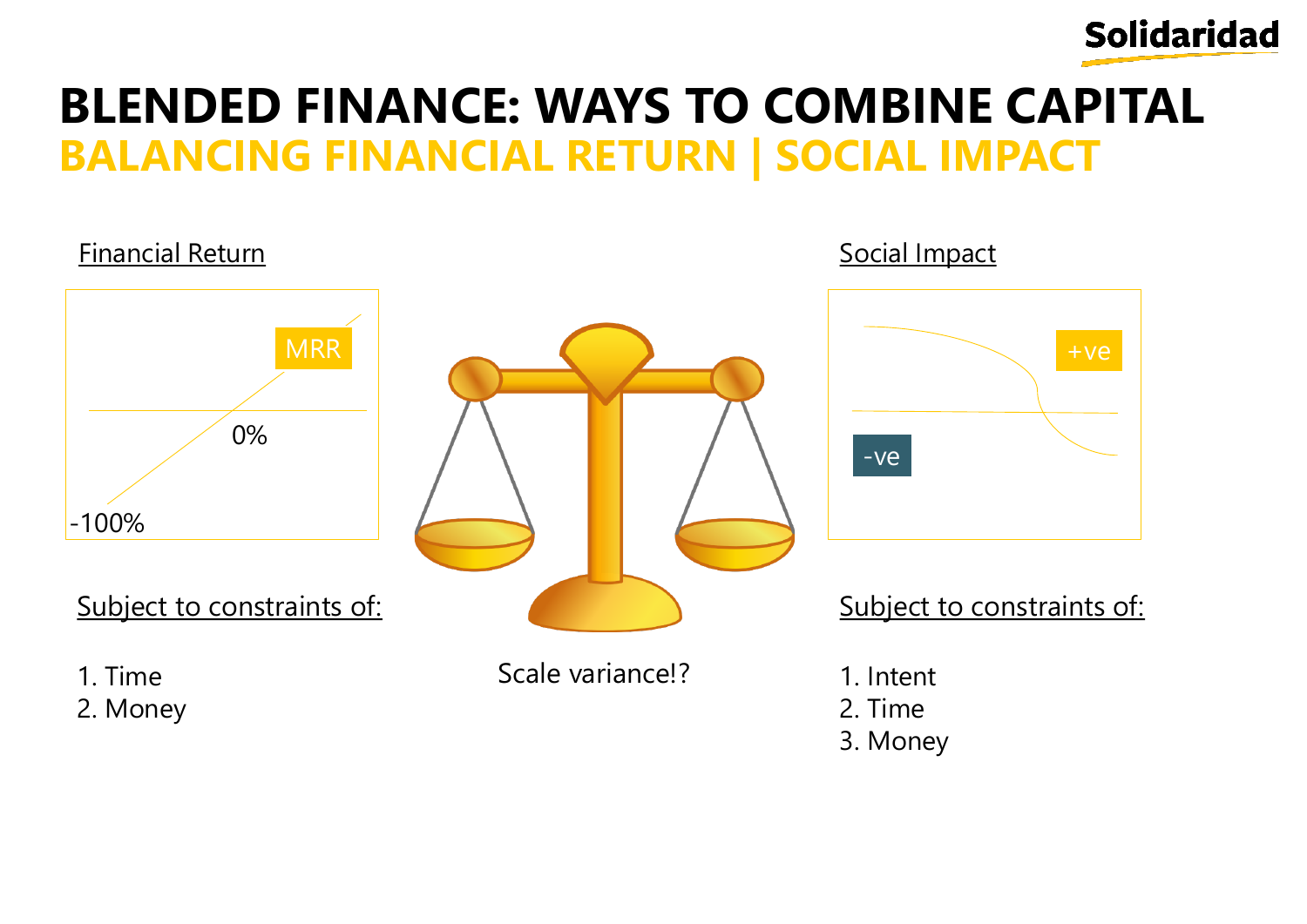

#### **ROBUST HISTORY IN IMPACT INVESTING BUT WE ARE MORE THAN 'II' …. 'II' IS 1 TOOL WE USE**

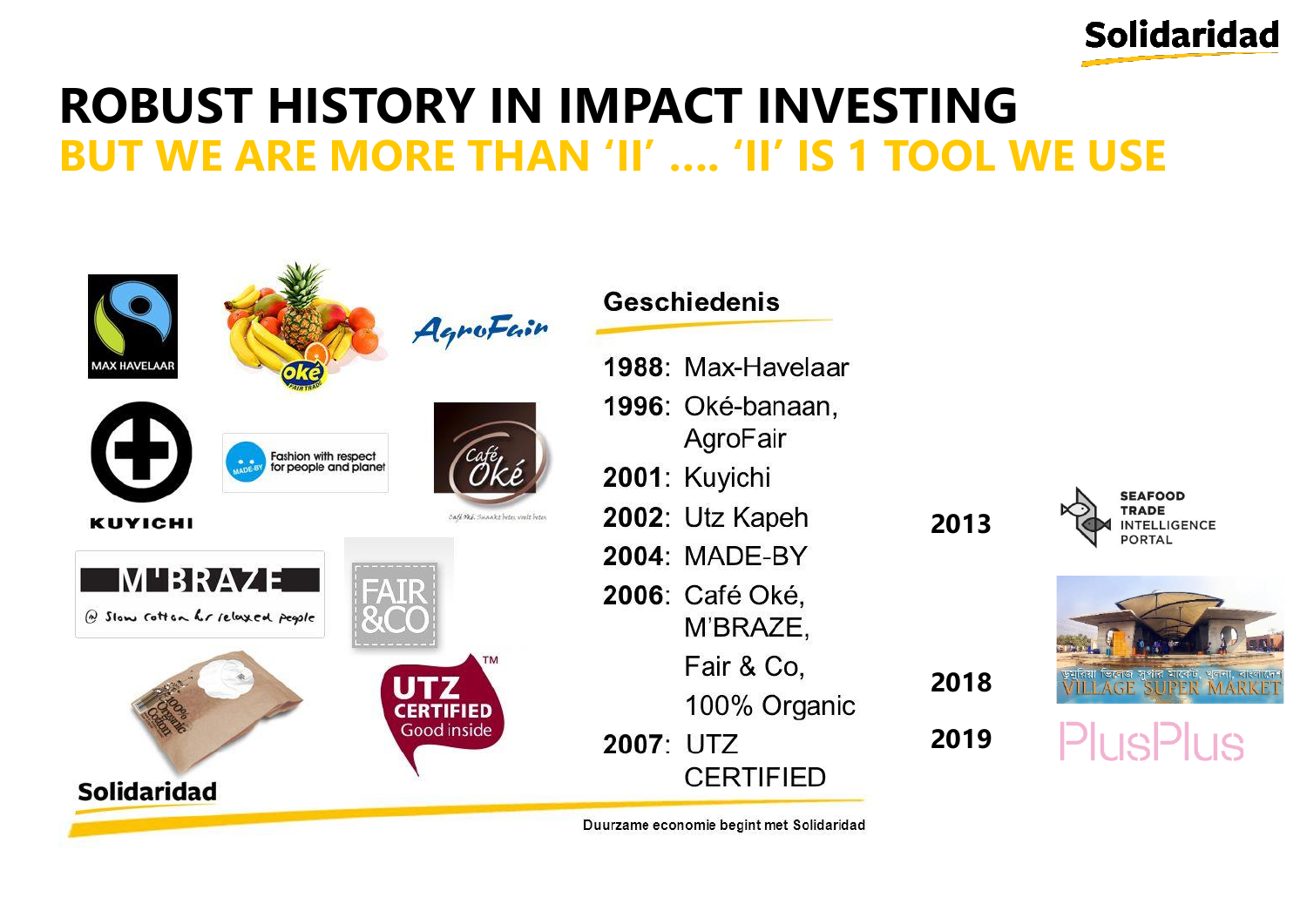

## **IMPACTS OPPORTUNITIES REGIONS | COMMODITIES | ACROSS VALUE CHAIN**



 $O C C \cong \mathbb{R}$  and  $O C \otimes \mathbb{R}$ 

#### **REGIONS**

Solidaridad is an international network organization, working in over 40 countries with eight regional offices on five continents.



producers with improved economic performance

520,000

DAIRY

producers and miners (M/F/youth) implement **Good Practices** 

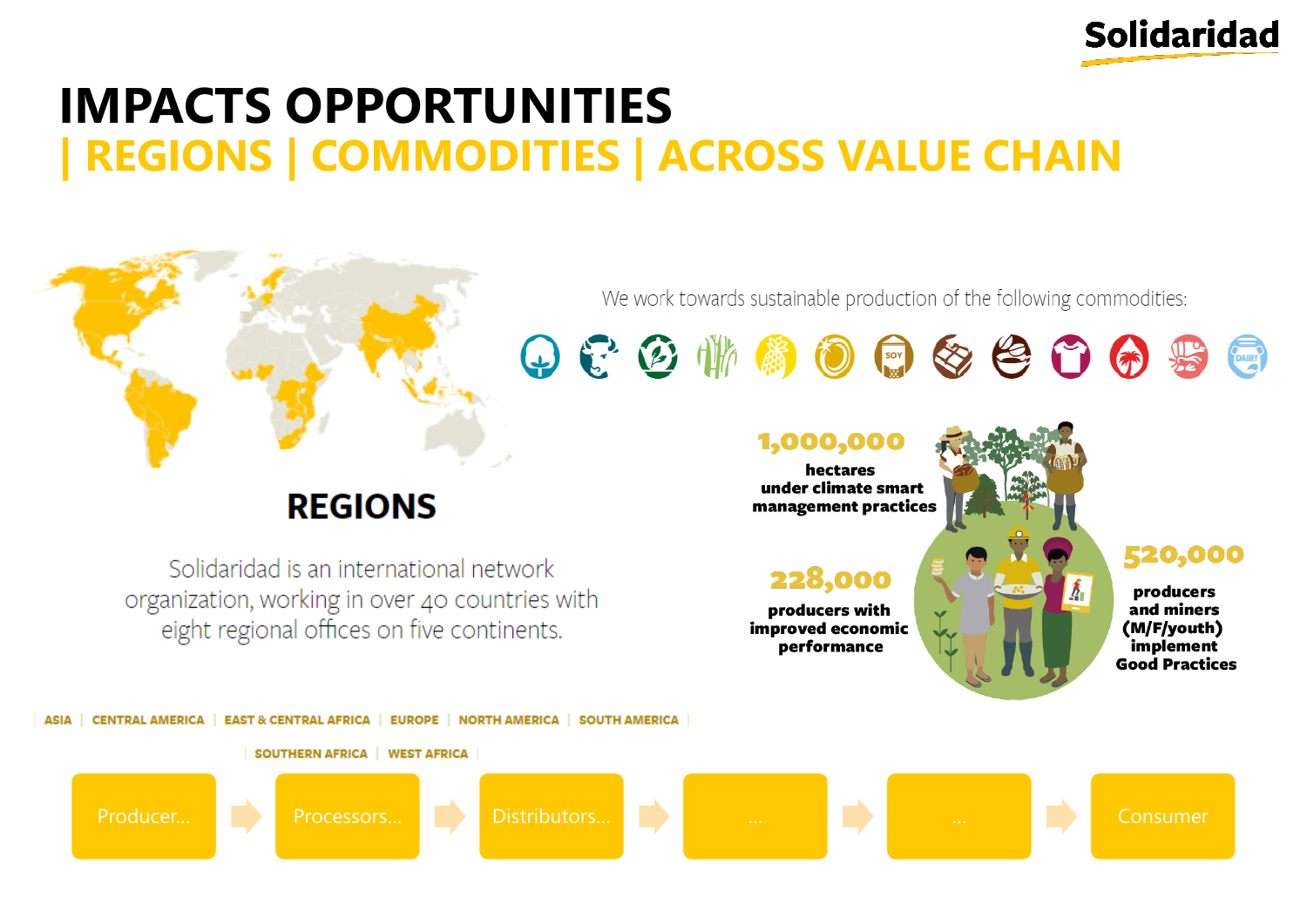

#### **IMPACT INVESTMENT CASE TO INVEST OR NOT TO INVEST?**



Village Super Market, Bangladesh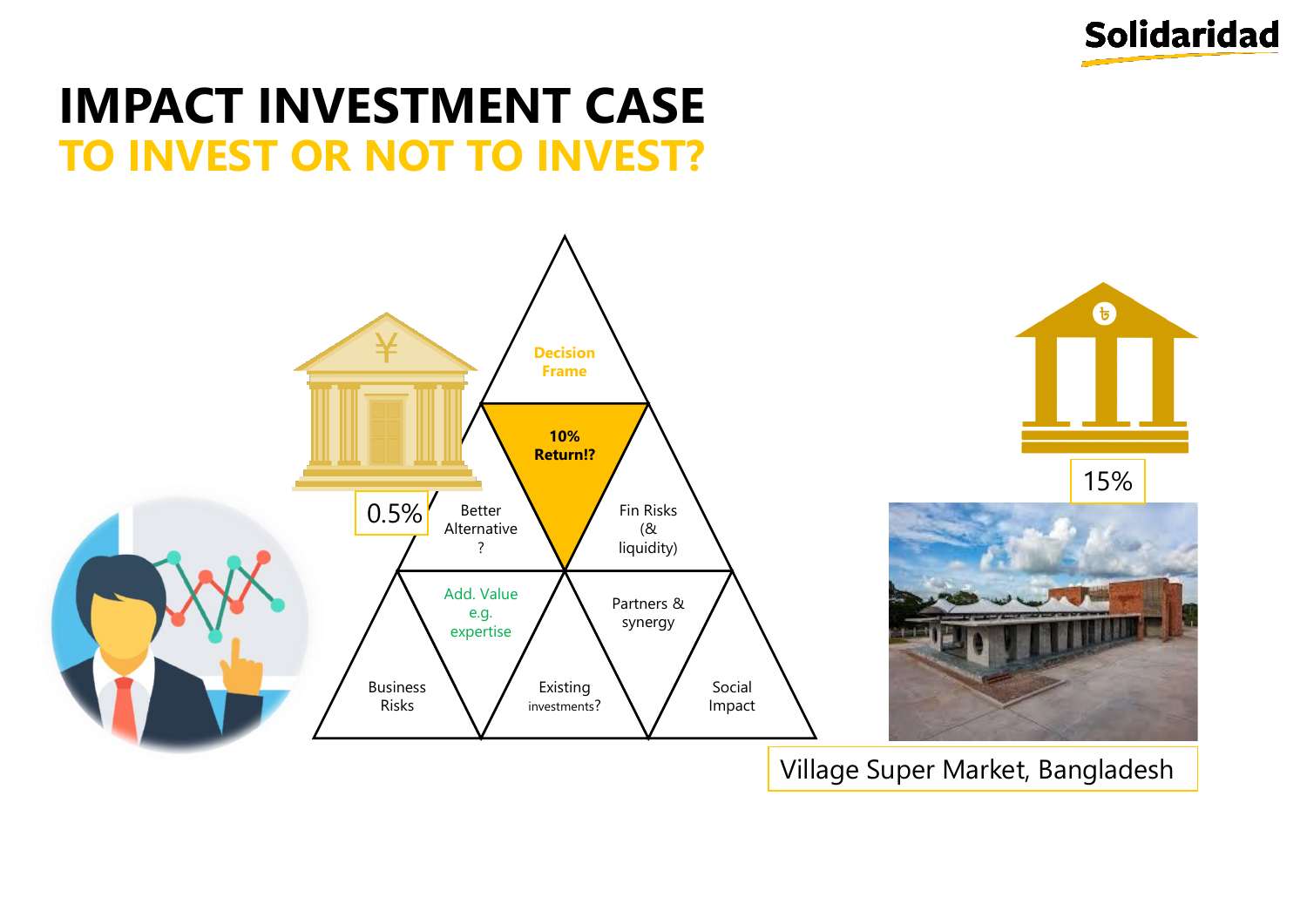

#### **SOLIDARIDAD MASP 2025 PARTNERSHIPS: SEEK YOU FOR LESS ME, MORE WE**

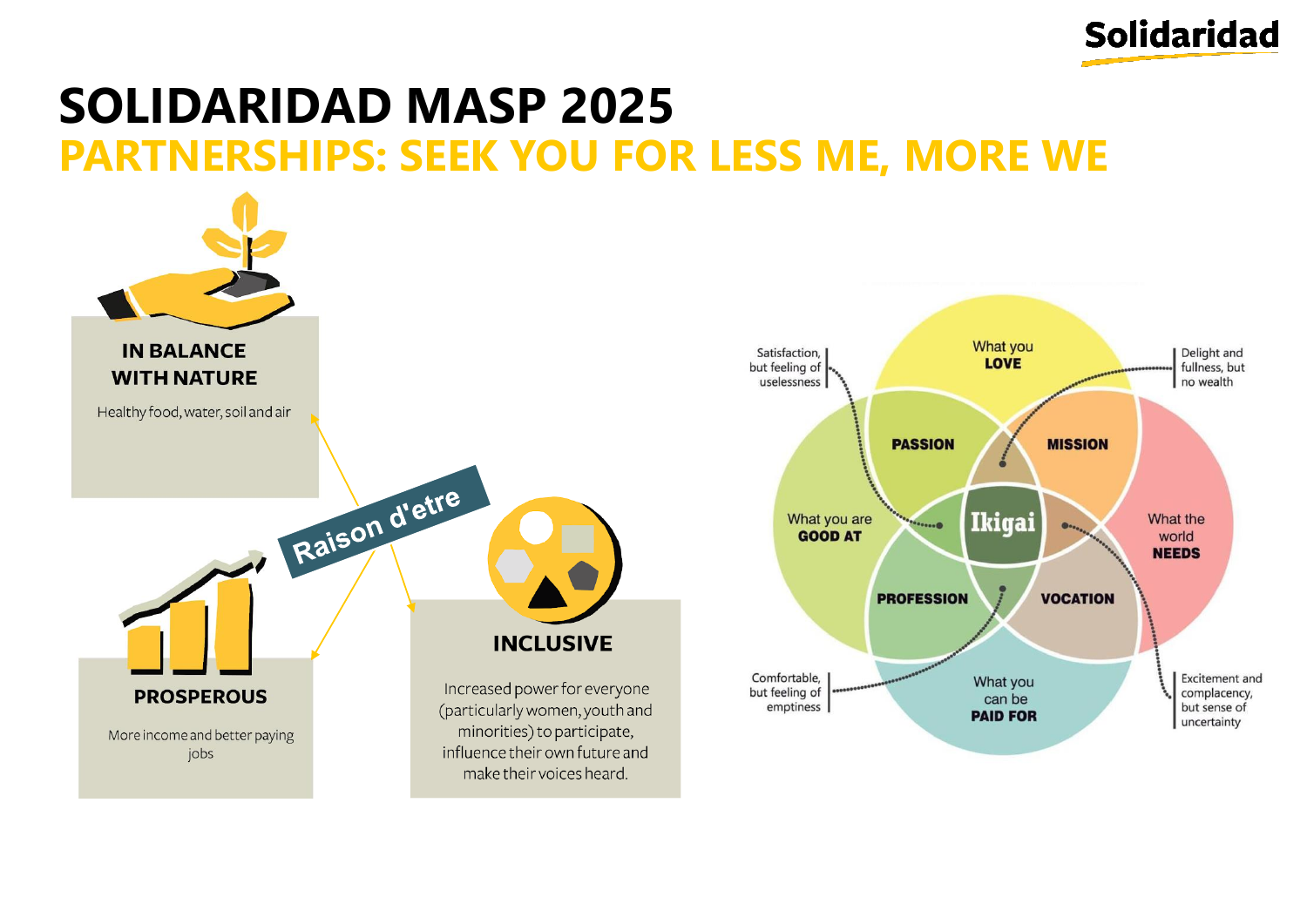

## **CALL TO ACTION REACH OUT FOR ANY PROPOSALS OR PARTNERSHIPS**





#### **Ayan.Banerjee@solidaridadnetwork.org**

**Embrace the 6th S of Kaizen - Sustainability!**